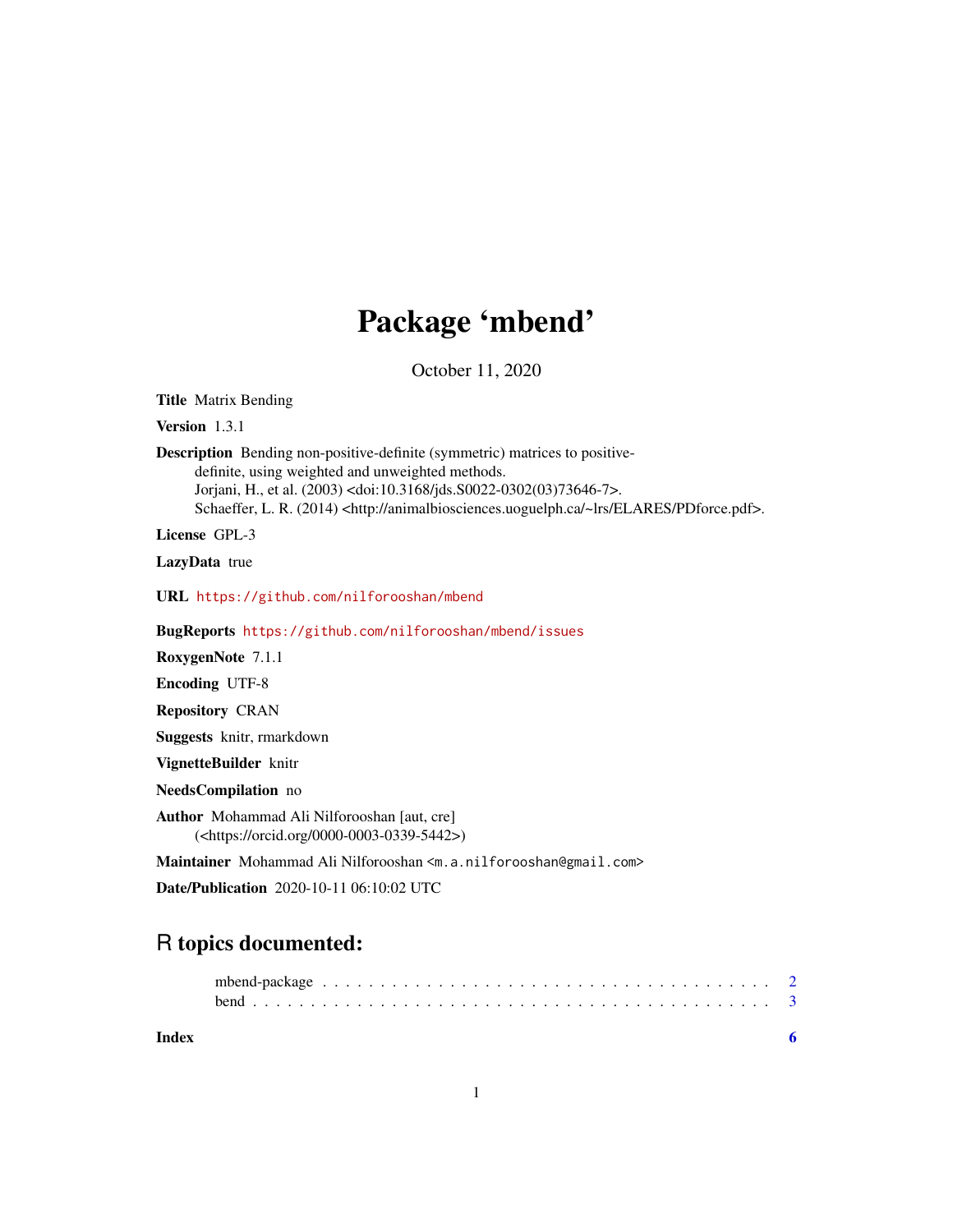<span id="page-1-0"></span>mbend-package *Matrix Bending*

#### **Description**

(Co)variance or correlation matrices are required in multivariate mixed models. For example, in multi-trait animal models, genetic and residual (co)variance matrices are required, involving the traits of interest. These matrices need to be positive definite (PD) and invertible. Variance component estimation is computationally expensive, especially for big data and many variables. As a result, the full (co)variance matrix may be assembled by combining smaller (co)variance matrices from variance component estimation analyses on subsets of variables. Possible missing covariances are filled with values from the literature or the best possible guess. Consequently, the assembled matrix may not be PD, and it needs to be bent to a PD matrix before being used in the model.

#### Details

A method for weighted bending of (co)variance matrices was developed by Jorjani et al. (2003), in which the matrix of interest is decomposed to matrices of eigenvectors and eigenvalues. Iteratively, eigenvalues smaller than a small possitive value (close to 0) are replaced with that small positive value and the matrix is rebuilt, until the convergence is met (i.e., all eigenvalues being positive). Because there are different amount of data and certainty associated with different elements of the matrix, wighting factors should be involved, which are introduced through a symmetric matrix. Certainty associated with the elements of the matrix and the corresponding weights are inversely related. For example, the reciprocal of the number of common data points (i.e., data points in common between pairs of variables) can be used as weighting factors. Alternatively, number of data points can be used directly by setting the argument reciprocal = TRUE. To keep specific elements of the matrix unchanged during the bending process, set corresponding weights to 0. Providing no weight matrix is equivalent to unweighted bending. Another method implemented in this package is from Schaeffer (2014), which can be defined by using the argument method = "lrs". In this methos, negative eigenvalues are replaced with positive values in a descending order. If no method is defined, the default method = "hj" (Jorjani et al., 2003) is used. As a development to the method of Schaeffer (2014), a weight matrix can be used for weighted bending. Any (co)variance matrix with all diagonal elements equal to 1 is considered as a correlation matrix by the program.

#### Author(s)

Mohammad Ali Nilforooshan <m.a.nilforooshan@gmail.com>

#### References

Jorjani, H., et al. (2003). A Simple Method for Weighted Bending of Genetic (Co)variance Matrices. J. Dairy Sci., 86:677-679. <doi:10.3168/jds.S0022-0302(03)73646-7>

Schaeffer, L. R. (2014). Making covariance matrices positive definite. Available at: [Link](http://animalbiosciences.uoguelph.ca/~lrs/ELARES/PDforce.pdf)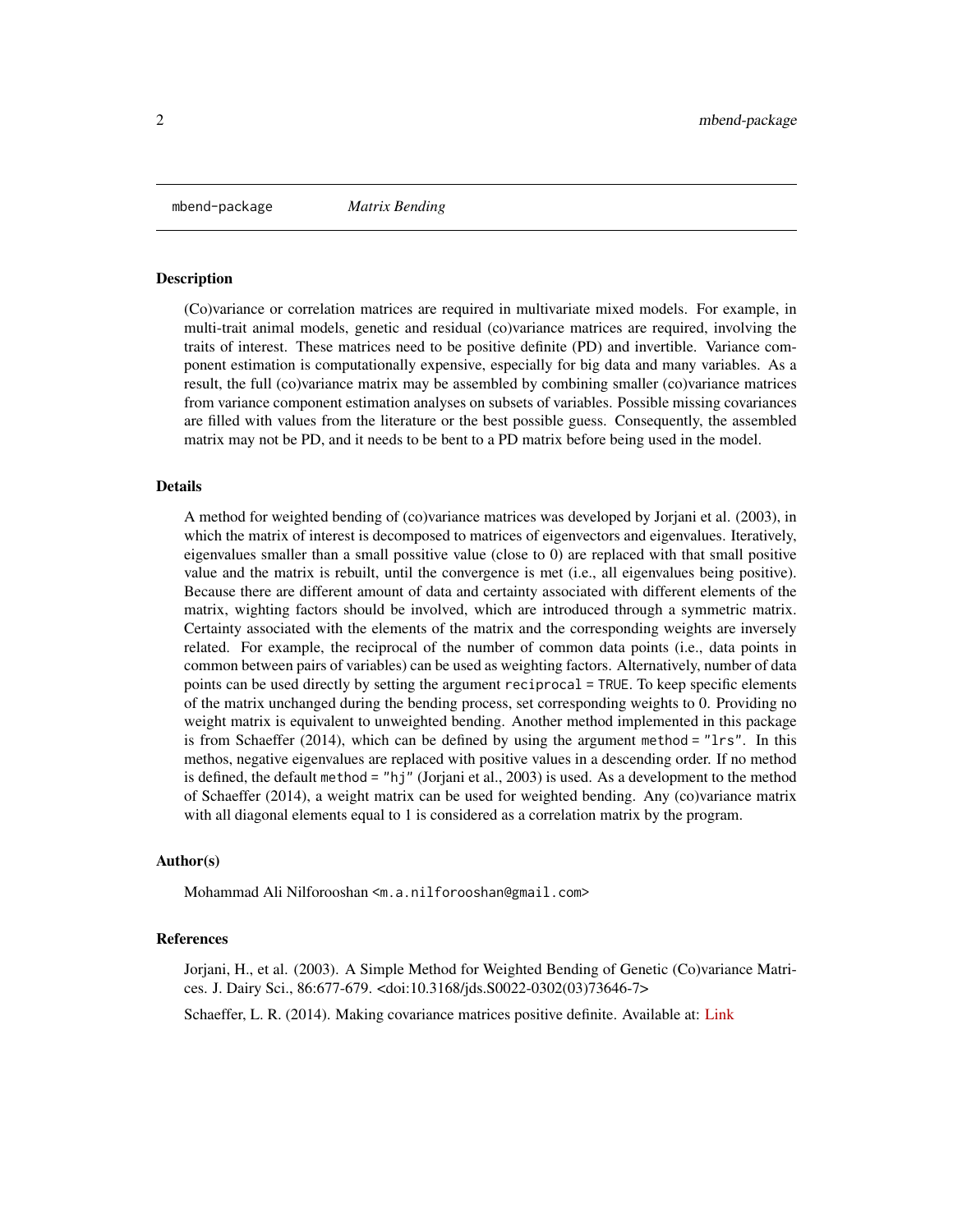<span id="page-2-0"></span>

#### Description

Bending a symmetric non-positive-definite matrix to positive-definite, using weighted or unweighted methods.

#### Usage

```
bend(
  inmat,
 wtmat,
  reciprocal = FALSE,
 max.iter = 10000,
  small.positive = 1e-04,
 method = "hj"
```
#### Arguments

 $\lambda$ 

| inmat      | : The matrix to be bent.                                                                                                           |
|------------|------------------------------------------------------------------------------------------------------------------------------------|
| wtmat      | : The weight matrix for weighted bending. If no input is provided, the un-<br>weighted method (default) is used.                   |
| reciprocal | : If TRUE, reciprocal of the weighting factors are used. If no input is provided,<br>$default = FALSE.$                            |
| max.iter   | : Maximum number of iterations. If no input is provided, default $= 10000$ .                                                       |
|            | small positive: Eigenvalues smaller than this value are replaced with this value. If no input is<br>provided, default $= 0.0001$ . |
| method     | : "hj" (Jorjani et al., 2003) or "1rs" (Schaeffer, 2014), default = "hj"                                                           |

#### Value

bent : The bent matrix.

init.ev : Eigenvalues of the initial (inmat) matrix.

final.ev : Eigenvalues of the bent matrix.

min.dev : min(bent -inmat).

max.dev: max(bent-inmat).

loc.min.dev : Location (indices) of min.dev element.

loc.max.dev : Location (indices) of max.dev element.

ave.dev : Average deviation (bent -inmat) of the upper triangle elements (excluding diagonal elements for correlation matrices).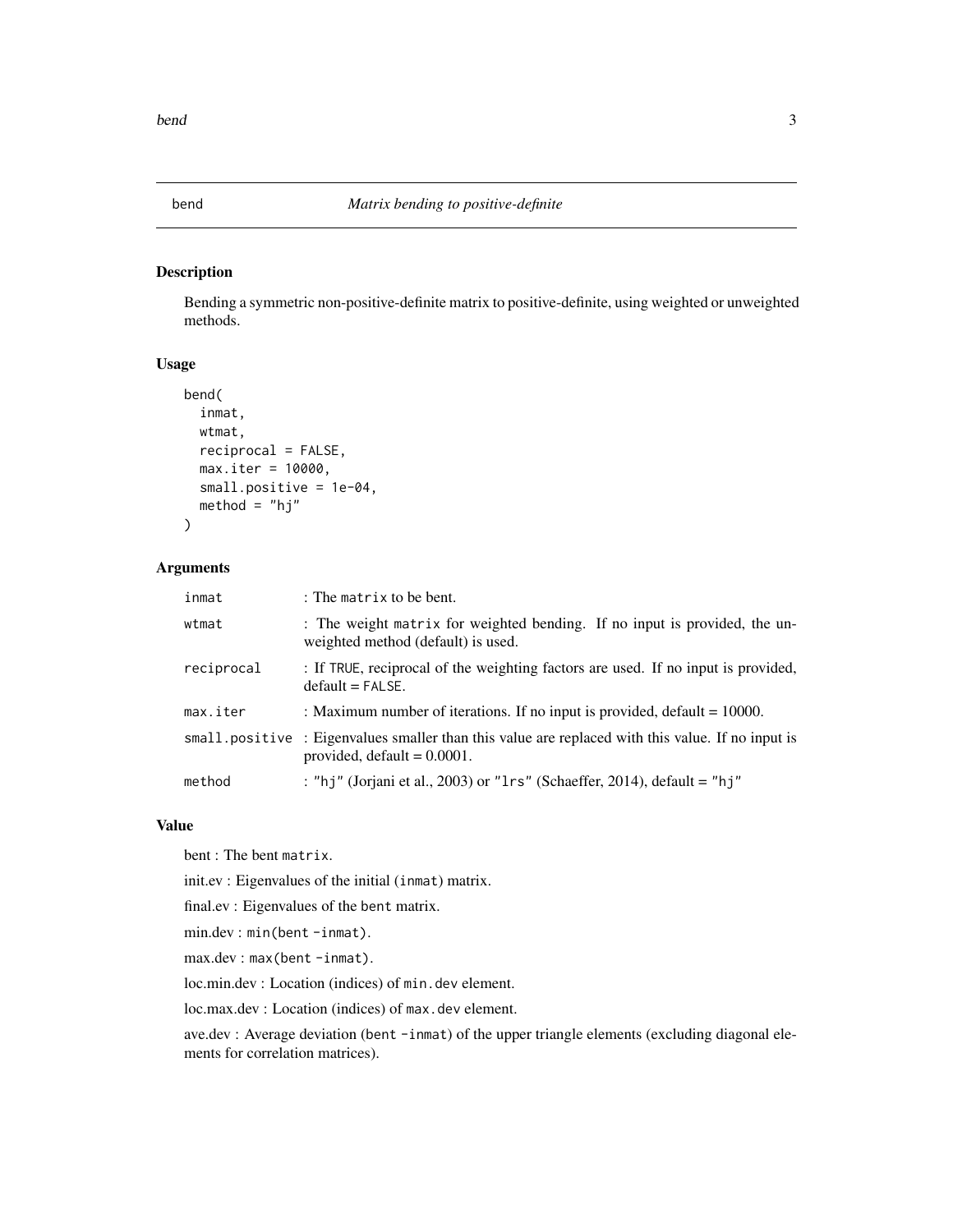AAD : Average absolute deviation of the upper triangle elements (excluding diagonal elements for correlation matrices) of bent and inmat.

Cor : Correlation between the upper triangle elements (excluding diagonal elements for correlation matrices) of bent and inmat.

RMSD : Root of mean squared deviation of the upper triangle elements (excluding diagonal elements for correlation matrices) of bent and inmat.

w\_gt\_0 : Number of weight elements greater than 0, in the upper triangle of wtmat (for weighted bending).

wAAD : Weighted AAD (for weighted bending).

wCor : Weighted Cor (for weighted bending).

wRMSD : Weighted RMSD (for weighted bending).

#### Examples

```
# Test data
V = matrix(nrow=5, ncol=5, c( # matrix to be bent100, 95, 80, 40, 40,
95, 100, 95, 80, 40,
80, 95, 100, 95, 80,
40, 80, 95, 100, 95,
40, 40, 80, 95, 100))
W = matrix(nrow=5, ncol=5, c( # matrix of weights1000, 500, 20, 50, 200,
500, 1000, 500, 5, 50,
 20, 500, 1000, 20, 20,
 50, 5, 20, 1000, 200,
200, 50, 20, 200, 1000))
# Example 1: Unweighted bending
bend(V)
## The default method (Jojani et al. 2003) is used.
# Example 2: Weighted bending using reciprocal of the weighting factors
bend(inmat=V, wtmat=W, reciprocal=TRUE)
# Example 3: Bending with fixed elements
## Assume we want to keep V[1:2, 1:2] constant.
W2 = W; W2[1:2, 1:2] = 0bend(inmat=V, wtmat=W2, reciprocal=TRUE)
# Example 4: Bending a correlation matrix
V2 = cov2cor(V)bend(V2, W, reciprocal=TRUE)
# Example 5: Bending using the method of Schaeffer (2014)
bend(inmat=V, method="lrs")
```

```
# Example 6: Bending a correlation matrix using the method of Schaeffer (2014)
bend(V2, method="lrs")
```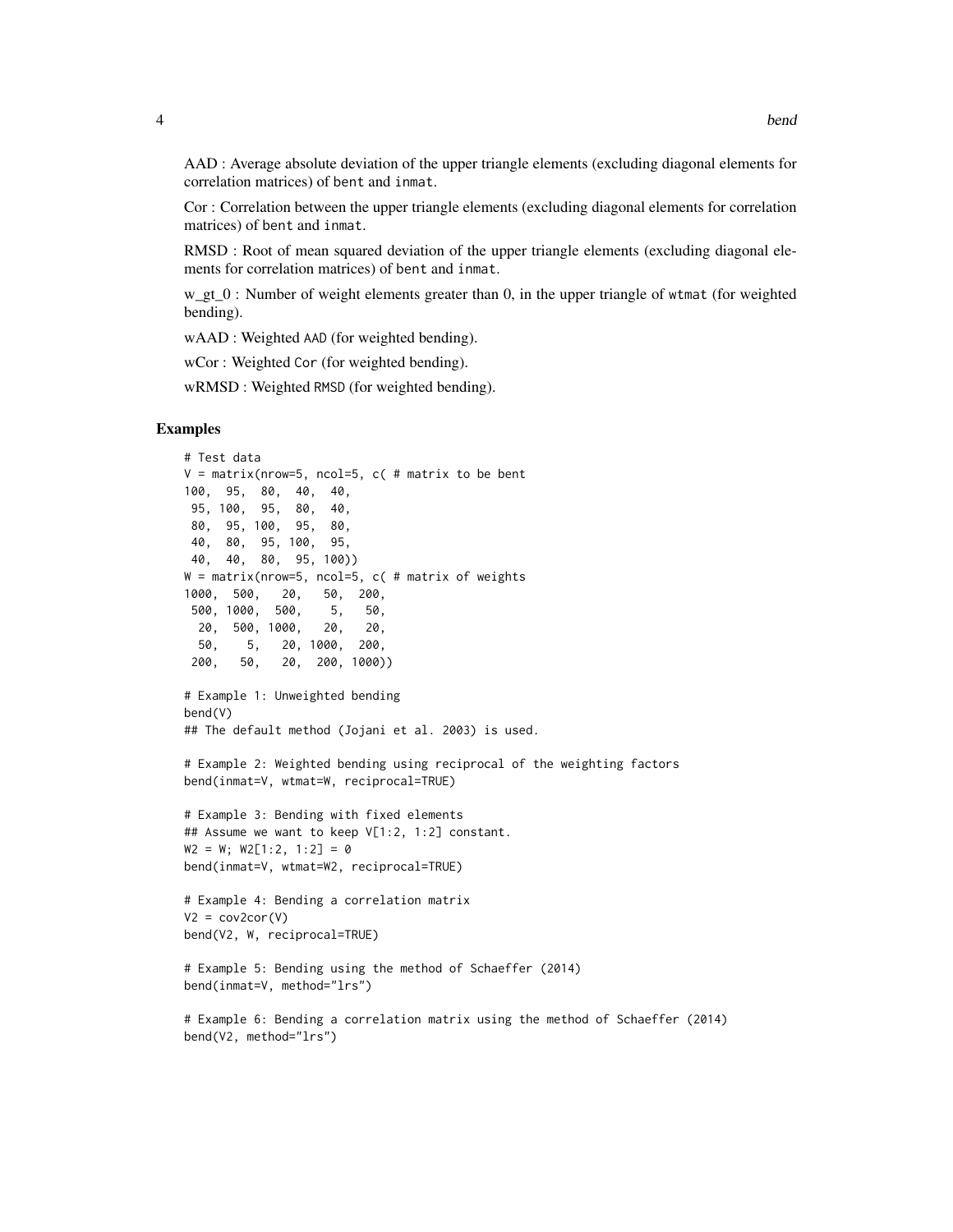#### bend 5

# Example 8: Bending a covariance matrix using a weighted development of Schaeffer (2014) bend(V, W, reciprocal=TRUE, method="lrs")